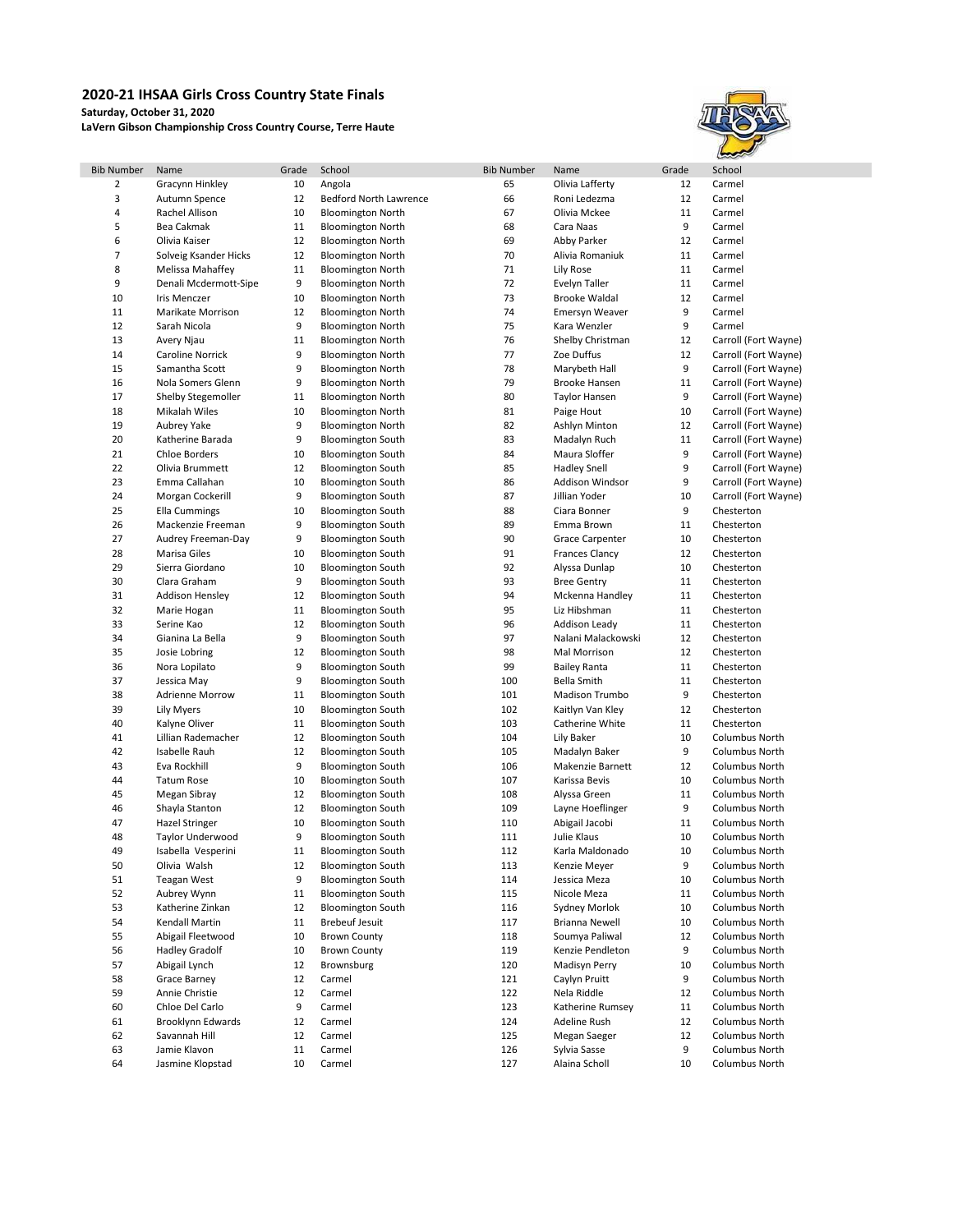| <b>Bib Number</b> | Name                                | Grade    | School                                       | <b>Bib Number</b> | Name                             | Grade    | School                                           |
|-------------------|-------------------------------------|----------|----------------------------------------------|-------------------|----------------------------------|----------|--------------------------------------------------|
| 128               | <b>Emily Titus</b>                  | 10       | Columbus North                               | 191               | Kylie Cline                      | 9        | Franklin Central                                 |
| 129               | Aric Tong                           | 12       | <b>Columbus North</b>                        | 192               | Ella Desjean                     | 9        | Franklin Central                                 |
| 130               | Ellen White                         | 10       | Columbus North                               | 193               | Cara Eby                         | 12       | Franklin Central                                 |
| 131               | Claire Wisler                       | 10       | Columbus North                               | 194               | Cami Farmer                      | 11       | Franklin Central                                 |
| 132               | Kaylyn Holman                       | 11       | Crothersville                                | 195               | Brianna Lawson                   | 12       | Franklin Central                                 |
| 133               | Jaelyn Burgos                       | 12       | Crown Point                                  | 196               | Ava Scott                        | 9        | Franklin Central                                 |
| 134               | Alexis Allen                        | 12       | <b>Culver Academies</b>                      | 197               | Victoria Stacy                   | 9        | Franklin Central                                 |
| 135               | Lorna Apt                           | 9        | <b>Culver Academies</b>                      | 198               | Jennifer Stevenson               | 9        | Franklin Central                                 |
| 136               | Alison Aylesworth                   | 9        | <b>Culver Academies</b>                      | 199               | Ainsley Tierney                  | 10       | Franklin Central                                 |
| 137               | Maggie Bialek                       | 12       | <b>Culver Academies</b>                      | 200               | Julia Wilson                     | 11       | Franklin Central                                 |
| 138               | Eugenia Garcia Rodriguez            | 12       | <b>Culver Academies</b>                      | 201               | Mikayla Cadwell                  | 12       | <b>Franklin Community</b>                        |
| 139               | Grace Gibbs                         | 9        | <b>Culver Academies</b>                      | 202               | Sydney Clements                  | 12       | Franklin Community                               |
| 140               | Celeste Gram                        | 9        | <b>Culver Academies</b>                      | 203               | Abigail Demaree                  | 10       | Franklin Community                               |
| 141               | Roberta Herrero Ampudia             | 11       | <b>Culver Academies</b>                      | 204               | <b>Madison Gregory</b>           | 10       | Franklin Community                               |
| 142               | Anna Marie Kinney                   | 11       | <b>Culver Academies</b>                      | 205               | <b>Madison Hager</b>             | 12       | Franklin Community                               |
| 143               | Stella Kinney                       | 11       | <b>Culver Academies</b>                      | 206               | Isabella Hoge-Mills              | 9        | Franklin Community                               |
| 144               | <b>Faith Martinez</b>               | 10       | <b>Culver Academies</b>                      | 207               | Emma Hunt                        | 10       | <b>Franklin Community</b>                        |
| 145               | Sophie Nash                         | 11       | <b>Culver Academies</b>                      | 208               | Jenna Kaster                     | 10       | Franklin Community                               |
| 146               | Yasmine Pallekonda                  | 11       | <b>Culver Academies</b>                      | 209               | Lauren Klem                      | 9        | <b>Franklin Community</b>                        |
| 147               | <b>Madison Rivera</b>               | 11       | <b>Culver Academies</b>                      | 210               | Lillian Lacy                     | 12       | <b>Franklin Community</b>                        |
| 148               | Reese Roemer                        | 11       | <b>Culver Academies</b>                      | 211               | Samantha Love                    | 9        | Franklin Community                               |
| 149               | <b>Elizabeth Strogilos</b>          | 12       | <b>Culver Academies</b>                      | 212               | <b>Mallory Luse</b>              | 10       | Franklin Community                               |
| 150               | Nicki Southerland                   | 9        | Delta                                        | 213               | Jenna Newton                     | 11       | <b>Franklin Community</b>                        |
| 151               | Crain Clara                         | 10       | Edgewood                                     | 214               | Maria Shaw                       | 9        | Franklin Community                               |
| 152               | <b>Elizabeth Barrett</b>            | 11       | Fishers                                      | 215               | Hailey Stewart                   | 9        | <b>Franklin Community</b>                        |
| 153               | Kelly Brandenburg                   | 9        | Fishers                                      | 216               | Amelia Tisdale                   | 10       | Franklin Community                               |
| 154               | Hannah Brown                        | 9        | Fishers                                      | 217               | Eran Treibic                     | 10       | Franklin Community                               |
| 155               | <b>Brooke Butts</b>                 | 10       | Fishers                                      | 218               | Sydney Woodward                  | 9        | Franklin Community                               |
| 156               | Erica Combs                         | 10       | Fishers                                      | 219               | Sarah Busch                      | 12       | Ft. Wayne Bishop Luers                           |
| 157               | Ana Foutty                          | 10       | Fishers                                      | 220               | Madelyn Borchelt                 | 11       | Ft. Wayne Concordia Lutheran                     |
| 158               | <b>Riley Gearhart</b>               | 12       | Fishers                                      | 221               | <b>Emily Clark</b>               | 9        | Ft. Wayne Concordia Lutheran                     |
| 159               | <b>Liberty Hayes</b>                | 12       | Fishers                                      | 222               | Callie Hoover                    | 12       | Ft. Wayne Concordia Lutheran                     |
| 160               | Alexia Kline                        | 11       | Fishers                                      | 223               | Rhaya Kaschinske                 | 12       | Ft. Wayne Concordia Lutheran                     |
| 161               | Danielle Moriarty                   | 11       | Fishers                                      | 224               | Amelia Kiefer                    | 9        | Ft. Wayne Concordia Lutheran                     |
| 162               | Kaitlyn Moriarty                    | 11       | Fishers                                      | 225               | Faye Kropf                       | 10       | Ft. Wayne Concordia Lutheran                     |
| 163               | Anna Mossing                        | 10       | Fishers                                      | 226               | Abigail Mays                     | 12       | Ft. Wayne Concordia Lutheran                     |
| 164               | Nithya Murthy                       | 10       | Fishers                                      | 227               | Katelyn Nix                      | 12       | Ft. Wayne Concordia Lutheran                     |
| 165               | Megan Mybeck                        | 11       | Fishers                                      | 228               | Alexa Panning                    | 9        | Ft. Wayne Concordia Lutheran                     |
| 166               | Anna Runion                         | 11       | Fishers                                      | 229               | Anna Pennekamp                   | 9        | Ft. Wayne Concordia Lutheran                     |
| 167               | Vera Schafer                        | 11       | Fishers                                      | 230               | Abigail Scheiderer               | 9        | Ft. Wayne Concordia Lutheran                     |
| 168               | Carolyn Szilagyi                    | 12       | Fishers                                      | 231               | Keller Whicker                   | 10       | Ft. Wayne Concordia Lutheran                     |
| 169               | Brynn Urban                         | 12       | Fishers                                      | 232               | Gretchen Witmer                  | 12       | Ft. Wayne Concordia Lutheran                     |
| 170               | Mia Yates                           | 12       | Fishers                                      | 233               | Lauren Walda                     | 11       | Ft. Wayne South Side                             |
| 171               | Sydney Baxter<br>Meredith Bielefeld | 12       | <b>Floyd Central</b>                         | 234               | <b>Brenner Hanna</b>             | 12       | Greensburg                                       |
| 172<br>173        |                                     | 11<br>11 | <b>Floyd Central</b>                         | 235<br>236        | <b>Bridget Gallagher</b>         | 10<br>12 | Guerin Catholic                                  |
| 174               | Megan Carey<br>Jaydon Cirincione    | 11       | <b>Floyd Central</b><br><b>Floyd Central</b> | 237               | Maria Mitchell<br>Ellasyn Eggers | 9        | <b>Hamilton Heights</b><br>Hamilton Southeastern |
| 175               | Natalie Clare                       | 12       | <b>Floyd Central</b>                         | 238               |                                  | 11       | Hamilton Southeastern                            |
| 176               | Ann Driggs                          | 12       | <b>Floyd Central</b>                         | 239               | Abby Geis<br>Halle Hill          | 12       | Hamilton Southeastern                            |
| 177               | <b>Elliott Emerson</b>              | 9        | <b>Floyd Central</b>                         | 240               | Grace Howard                     | 12       | Hamilton Southeastern                            |
| 178               | Payton Hall                         | 12       | <b>Floyd Central</b>                         | 241               | Jacqueline Hurlock               | 10       | Hamilton Southeastern                            |
| 179               | Sarah Langdon                       | 12       | <b>Floyd Central</b>                         | 242               | Ellie Johnson                    | 12       | Hamilton Southeastern                            |
| 180               | Kylee Lewellen                      | 11       | Floyd Central                                | 243               | Haley Johnson                    | 10       | Hamilton Southeastern                            |
| 181               | Savanna Liddle                      | 10       | <b>Floyd Central</b>                         | 244               | Katherine Kesler                 | 11       | Hamilton Southeastern                            |
| 182               | Alice Main                          | 10       | <b>Floyd Central</b>                         | 245               | Allie Latta                      | 11       | Hamilton Southeastern                            |
| 183               | <b>Hallie Mosier</b>                | 10       | Floyd Central                                | 246               | Olivia Lund                      | 11       | Hamilton Southeastern                            |
| 184               | Ella Neafus                         | 10       | <b>Floyd Central</b>                         | 247               | Jenna Mclean                     | 12       | Hamilton Southeastern                            |
| 185               | Claudia Pearce                      | 9        | <b>Floyd Central</b>                         | 248               | Julianna Mclean                  | 10       | Hamilton Southeastern                            |
| 186               | Vanessa Seymour                     | 11       | <b>Floyd Central</b>                         | 249               | Jehnea Mirro                     | 10       | Hamilton Southeastern                            |
| 187               | Kaitlyn Stewart                     | 9        | <b>Floyd Central</b>                         | 250               | Grace Newton                     | 10       | Hamilton Southeastern                            |
| 188               | Ella Thompson                       | 12       | <b>Floyd Central</b>                         | 251               | <b>Lilly Patrick</b>             | 12       | Hamilton Southeastern                            |
| 189               | Abigail Adams                       | 11       | Franklin Central                             | 252               | <b>Maggie Powers</b>             | 9        | Hamilton Southeastern                            |
| 190               | Elena Baumberger                    | 9        | Franklin Central                             | 253               | <b>Brooke Ratliff</b>            | 12       | Hamilton Southeastern                            |
|                   |                                     |          |                                              |                   |                                  |          |                                                  |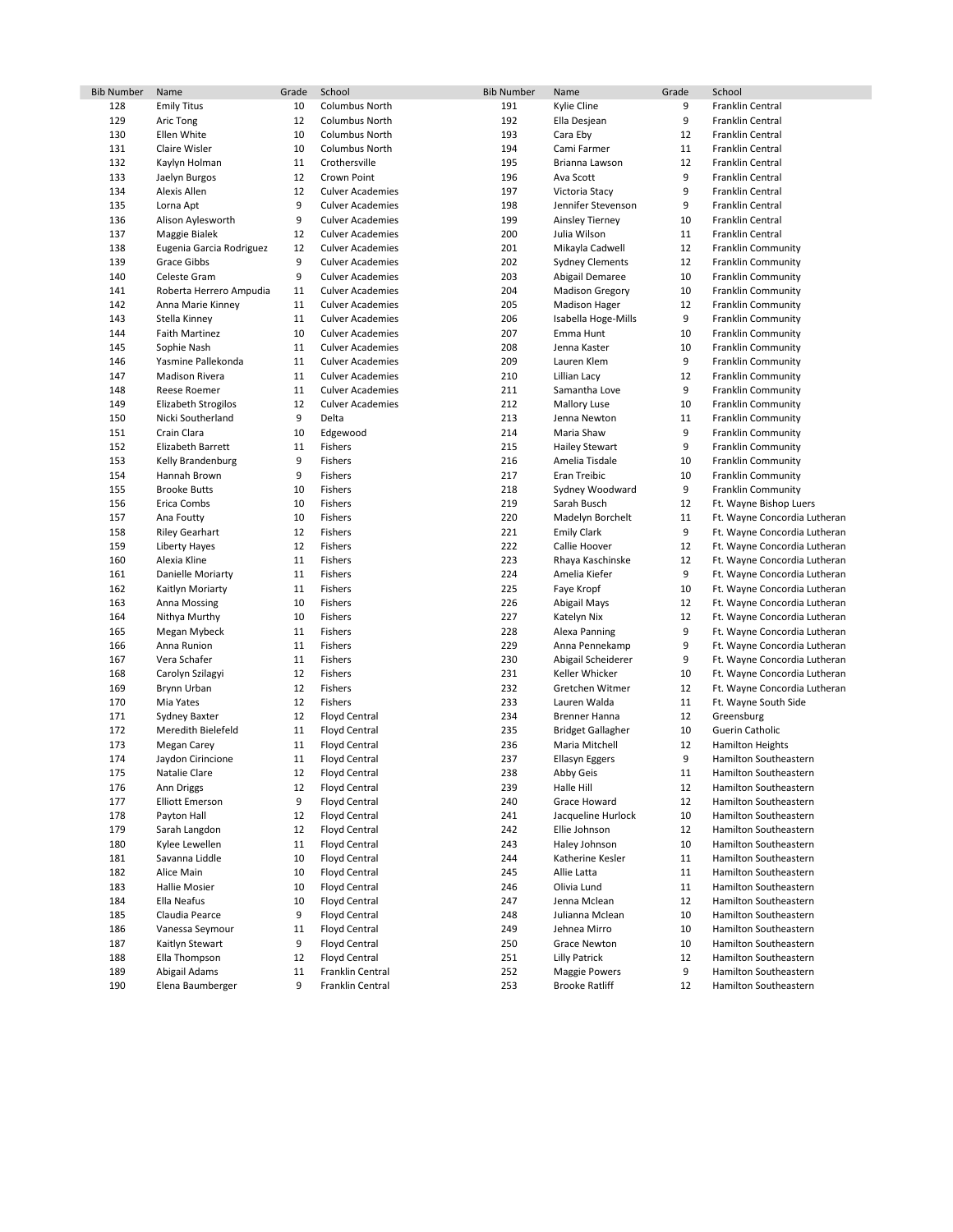| <b>Bib Number</b> | Name                                   | Grade   | School                                                       | <b>Bib Number</b> | Name                                 | Grade  | School                       |
|-------------------|----------------------------------------|---------|--------------------------------------------------------------|-------------------|--------------------------------------|--------|------------------------------|
| 254               | <b>Destiney Rose</b>                   | 10      | Hamilton Southeastern                                        | 317               | Eleanor Hostetler                    | 10     | North Central (Indianapolis) |
| 255               | Claire Shumaker                        | 12      | Hamilton Southeastern                                        | 318               | Lemyiah Jewell                       | 12     | North Central (Indianapolis) |
| 256               | Brianna Wright                         | 12      | Hamilton Southeastern                                        | 319               | Evy Krueger                          | 9      | North Central (Indianapolis) |
| 257               | Katie Winkler                          | 12      | Heritage Hills                                               | 320               | Mia Rivas                            | 10     | North Central (Indianapolis) |
| 258               | Reagan Albers                          | 10      | Homestead                                                    | 321               | Maddie Rocchio                       | 9      | North Central (Indianapolis) |
| 259               | Anna Denice                            | 11      | Homestead                                                    | 322               | Raionce Rodney                       | 11     | North Central (Indianapolis) |
| 260               | Amelia Faber                           | 11      | Homestead                                                    | 323               | Reagan Shaar                         | 11     | North Central (Indianapolis) |
| 261               | Audrey Gardner                         | 10      | Homestead                                                    | 324               | Rahiwa Tezera                        | 11     | North Central (Indianapolis) |
| 262               | Gabrielle Kiess                        | 10      | Homestead                                                    | 325               | Sami Tezera                          | 9      | North Central (Indianapolis) |
| 263               | Addison Knoblauch                      | 9       | Homestead                                                    | 326               | Sophia Tipmore                       | 10     | North Central (Indianapolis) |
| 264               | Arianna Osborn                         | 9       | Homestead                                                    | 327               | Emma Vatnsdal                        | 10     | North Central (Indianapolis) |
| 265               | Elise Peckinpaugh                      | 10      | Homestead                                                    | 328               | Anna Youtsey                         | 10     | North Central (Indianapolis) |
| 266               | Lauren Saddington                      | 9       | Homestead                                                    | 329               | Haylee Hile                          | 10     | Northridge                   |
| 267               | Heidi Warner                           | 12      | Homestead                                                    | 330               | Piper Brinkman                       | 9      | Northview                    |
| 268               | Claire Weidler                         | 12      | Homestead                                                    | 331               | Rebekah Dillman                      | 9      | Northview                    |
| 269               | <b>Addison Wiley</b>                   | 11      | Huntington North                                             | 332               | Maisie Eldridge                      | 10     | Northview                    |
| 270               | Mia Ahner                              | 12      | Jasper                                                       | 333               | Addison Goodwin                      | 10     | Northview                    |
| 271               | Jocelynne Calderon                     | 9       | Jasper                                                       | 334               | <b>Gnister Grant</b>                 | 9      | Northview                    |
| 272               | Lydia Grow                             | 12      | Jasper                                                       | 335               | Ellia Hayes                          | 9      | Northview                    |
| 273               | Kate Jerger                            | 9       | Jasper                                                       | 336               | Abigail Kumpf                        | 9      | Northview                    |
| 274               | Kalen Jochum                           | 12      | Jasper                                                       | 337               | <b>Madison Lovett</b>                | 9      | Northview                    |
| 275               | Livia Land                             | 11      | Jasper                                                       | 338               | Jaiden Lutes                         | 9      | Northview                    |
| 276               | Emma Schipp                            | 9       | Jasper                                                       | 339               | Halle Miller                         | 10     | Northview                    |
| 277               | Amanda Schnell                         | 12      | Jasper                                                       | 340               | Katelyn Morrison                     | 10     | Northview                    |
| 278               | Kelsea Skorge                          | 12      | Jasper                                                       | 341               | Hannah Petscher                      | 11     | Northview                    |
| 279               | Andi Vanmeter                          | 11      | Jasper                                                       | 342               | <b>Briley Shillings</b>              | 10     | Northview                    |
| 280               | Kylee Weisheit                         | 11      | Jasper                                                       | 343               | Hannah Slater                        | 10     | Northview                    |
| 281               | Ally Wigand                            | 10      | Jasper                                                       | 344               | <b>Delaney Trout</b>                 | 10     | Northview                    |
| 282               | Ari Wiseman                            | 9       | Jasper                                                       | 345               | Hannah Moore                         | 9      | Northwestern                 |
| 283               | Niya Zazzetti                          | 10      | Jasper                                                       | 346               | Kaitlin Burden                       | 11     | NorthWood                    |
| 284               | Sydney Churilla                        | 9       | Lake Central                                                 | 347               | Lauren Bales                         | 12     | Norwell                      |
| 285               | Carly Davis                            | 11      | Lake Central                                                 | 348               | Sarah Mahnensmith                    | 12     | Norwell                      |
| 286               | <b>Riley Knestrict</b>                 | 12      | Lake Central                                                 | 349               | Gretchen Farley                      | 10     | Park Tudor                   |
| 287               | <b>Taylor Kosiek</b>                   | 11      | Lake Central                                                 | 350               | Sophia Kennedy                       | 10     | Park Tudor                   |
| 288               | Natalie Kransky                        | 10      | Lake Central                                                 | 351               | Sobia Ahmed                          | 10     | Penn                         |
| 289               | Krista Kulacz                          | 11      | Lake Central                                                 | 352               | Laura Berente                        | 10     | Penn                         |
| 290               | Abigail Martisek                       | 12      | Lake Central                                                 | 353               | Katie Casbon                         | 12     | Penn                         |
| 291               | Isabelle Martisek                      | 9       | Lake Central                                                 | 354               | Molly Chapla                         | 10     | Penn                         |
| 292               | Rachel Narjes                          | 11      | Lake Central                                                 | 355               | <b>Morgan Collins</b>                | 10     | Penn                         |
| 293               | Addison Roth                           | 9       | Lake Central                                                 | 356               | <b>Maycie Cummings</b>               | 9      | Penn                         |
| 294               | <b>Emily Thomas</b>                    | 12      | Lake Central                                                 | 357               | Hannah Cussen                        | 12     | Penn                         |
| 295               | Nicole Vollrath                        | 9       | Lake Central                                                 | 358               | Kayla Edgerly                        | 12     | Penn                         |
| 296               | Ella Bensz                             | 12      | LaPorte                                                      | 359               | Mary Eubank                          | 9      | Penn                         |
| 297               | <b>Brielle Vail</b>                    | 10      | Lawrence North                                               | 360               | Morgan Gannon                        | 11     | Penn                         |
| 298               | Karina James                           | 11      | Lowell                                                       | 361               | Ava Gillis                           | 12     | Penn                         |
| 299               | Abby Jordan                            | 9       | Maconaquah                                                   | 362               | <b>Rachael Gindling</b>              | 9      | Penn                         |
| 300               | Deirdre Tomasek                        | 9       | Mishawaka Marian                                             | 363               | Sia Grewal                           | 9      | Penn                         |
| 301               | Brenna Shaw                            | 12      | New Palestine                                                | 364               | Kaylie Hanyzewski                    | 9      | Penn                         |
| 302               | Lillian Zelasko                        | 10      | <b>New Prairie</b>                                           | 365               | Reagan Hoke                          | 12     | Penn                         |
| 303               | Kennedy Applegate                      | 9       | Noblesville                                                  | 366               | Mackenzie Holland                    | 11     | Penn                         |
| 304               | Chloe Click                            | 12      | Noblesville                                                  | 367               | Paige Horsley                        | 10     | Penn                         |
| 305               | Paige Hazelrigg<br><b>Brooke Lahee</b> | 10      | Noblesville                                                  | 368               | Nicole Jerzak                        | 11     | Penn                         |
| 306               |                                        | 10      | Noblesville                                                  | 369               | Yazmine Juarez                       | 9      | Penn                         |
| 307               | Mya Mcgavic                            | 12      | Noblesville                                                  | 370               | Greta Lannon                         | 9      | Penn                         |
| 308               | <b>Megan Meinerding</b>                | 9       | Noblesville<br>Noblesville                                   | 371               | Gwyneth Lannon                       | 10     | Penn                         |
| 309               | Nadia Perez                            | 9       | Noblesville                                                  | 372               | Haley Makowski                       | 12     | Penn                         |
| 310               | Summer Rempe                           | 9       |                                                              | 373               | Nicole Marshall                      | 12     | Penn                         |
| 311               | Bella Sharples-Gordon                  | 12      | Noblesville                                                  | 374               | Virginia Mccann                      | 12     | Penn                         |
| 312               | Sophie Stahl                           | 12      | Noblesville                                                  | 375               | Olivia Metcalfe                      | 9      | Penn                         |
| 313               | Ellen Baker<br>Mary Edwards            | 12      | North Central (Indianapolis)                                 | 376               | Noralee Moock                        | 9<br>9 | Penn                         |
| 314<br>315        | Claire Eikenberry                      | 10<br>9 | North Central (Indianapolis)<br>North Central (Indianapolis) | 377<br>378        | Teagan Oldfather<br>Kassidy Pentelow | 9      | Penn<br>Penn                 |
|                   |                                        |         |                                                              |                   |                                      |        |                              |
| 316               | Margot Grotland                        | 10      | North Central (Indianapolis)                                 | 379               | Cecelia Pooler                       | 11     | Penn                         |